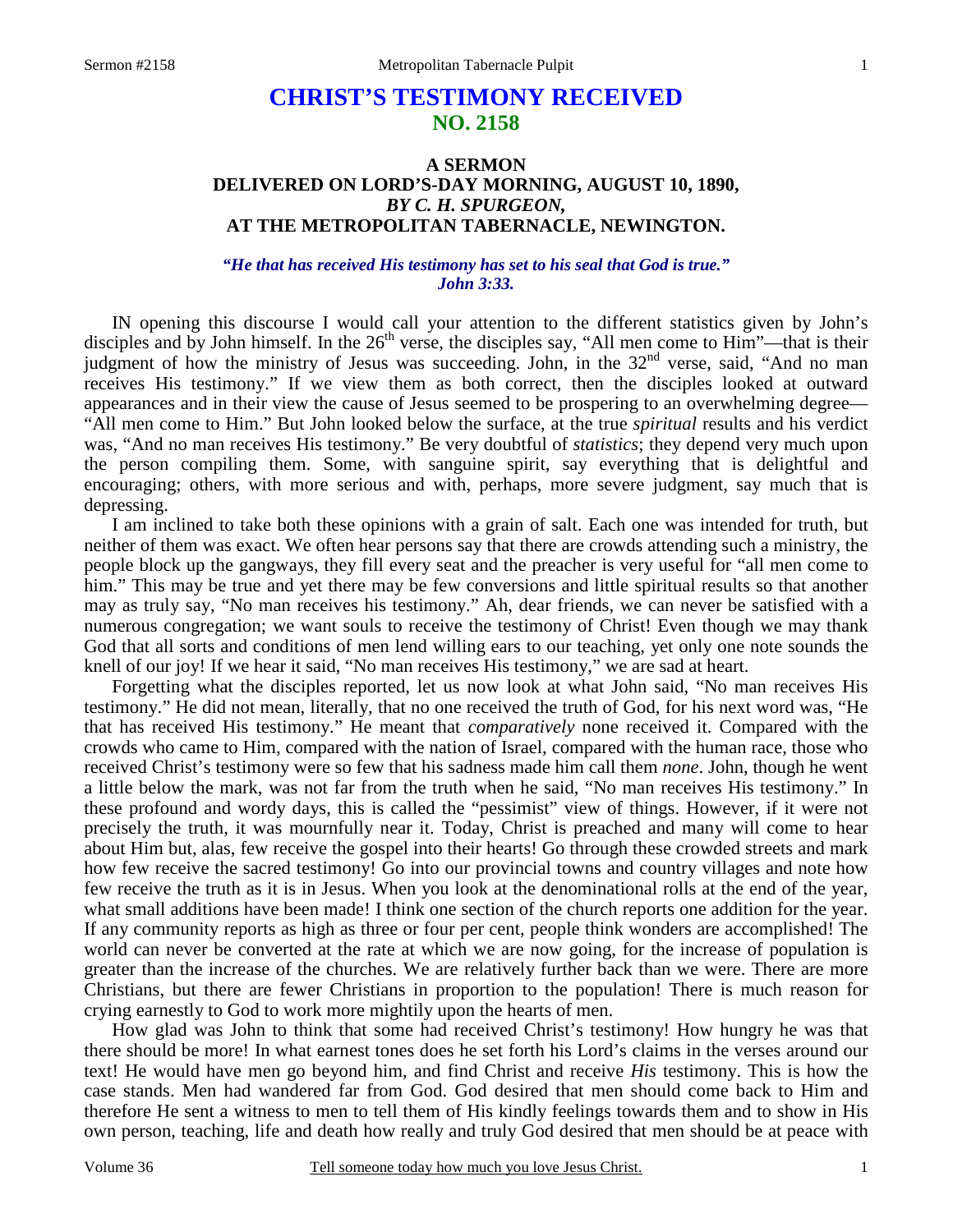Him. The only-begotten Son was born into our world and took our nature that He might be a witness to the people of the character of God towards us, that we, knowing how God felt, might be led to cry, "Come, and let us return unto the Lord." He would have us touched with tender relentings when we discover the greatness of the love and mercy of God towards us by seeing Him seeking and saving the lost in the person of His only-begotten Son.

 Of that subject I am going to speak this morning, keeping as closely as I can to the text and crying to the Holy Spirit for aid.

 First, *observe the testifier* carefully. Look at Him and see who it is that has come to reveal the Father unto us. Secondly, *hearken to His testimony*. What is it? Know it and believe it. Thirdly, *note the rejecters—*"No man receives His testimony." How sad is the fact! Then, coming closer still to the text, *commune with those who do receive His heaven-given testimony*. Of these it is said that they have set to their seal that God is true.

**I.** First, let us OBSERVE THE TESTIFIER. Jesus, our Lord, as a witness, is so wrapped up with the testimony which He bears, that you have to know Him before you can understand His witness—in fact, to receive *Him* is the same thing as to receive His testimony! If we have received Christ as what He is, we have received the testimony which He came to bear.

 Who is this testifier? This witness? We answer that, according to the context, it is "*He that comes from above*." To save us there has not come to us a man whose origin was at his birth, but one who existed long before and descended from above! It is true that Jesus was born at Bethlehem, but it is equally true that He had a pre-existence from before all worlds! The Word was from the beginning with God: "without Him was not anything made that was made." He was God as truly before He became man as ever He was afterwards. He that has come to save us has, in the highest sense, come from above. Let this kindle hope in the sinner's mind and let it draw forth faith in the divine ambassador. One has come from the highest heavens to lift those up, who apart from Him must have sunk into the lowest hell. Nearly 1,900 years have passed since He came and trod the roughest ways of this world and lived, sorrowed and suffered here below. From the hills of heaven He came to this land of sin that He might lift us up and give us a divine inheritance.

*He was one of the very highest character*. Observe: "He that comes from above is above all: he that is of the earth is earthly and speaks of the earth: He that comes from heaven is above all." All other messengers that God has sent have had much earthliness about them, and assuredly, we who are now His messengers have much of it. "We have this treasure in earthen vessels," but there was nothing in our Lord Jesus that could debase the Messenger. He was pure, perfect, and heavenly; and though He bore our nature, yet He shared not our sinfulness. And though He spoke in our tongue and brought down the mysteries of heaven to our comprehension, yet still He spoke them in a heavenly style; a style to which a mere man could never have reached! Moses wrote as a man and the Spirit of God only revealed truth measurably by him. But our Lord Jesus Christ was full of grace and truth, and He spoke with a manhood united to Godhead, having the Spirit without measure. In all Jesus said there was a fullness, a power, a reality which mere men were not capable of containing. He was above all, and others derived their authority from Him, "for the testimony of Jesus is the spirit of prophecy." Will you not listen to one so supreme? "God, who at sundry times and in different manners spoke in time past unto the fathers by the prophets, has in these last days spoken unto us by His Son." Surely it shall go ill with him that refuses such a messenger!

 Tell someone today how much you love Jesus Christ. Volume 36 2 As He was above all in character, *so was He above all in rank*. None can be compared with Him for dignity—the angels may be peers of the heavenly realm, but He is the Crown Prince of the Blood-royal of eternity! He is God over all, before whom cherubim and seraphim veil their faces. He deigned to become subject to parents, but He was, none the less, above all—Lord, Ruler, Head over all things! Though He stooped to seek and save the lost, He was still higher than the highest! Though He laid His glory by, that He might wash His disciples' feet; yes, and wash our sins away in His own blood; yet He was still Master and Lord. "See that you refuse not Him that speaks. For if they escaped not who refused him that spoke on earth, much more shall not we escape if we turn away from Him that speaks from heaven." I cannot too highly speak of the glory and honor and majesty which belong to our Emmanuel! If I had the tongue of men and of angels I could not sufficiently extol Him. He is the First-Born of every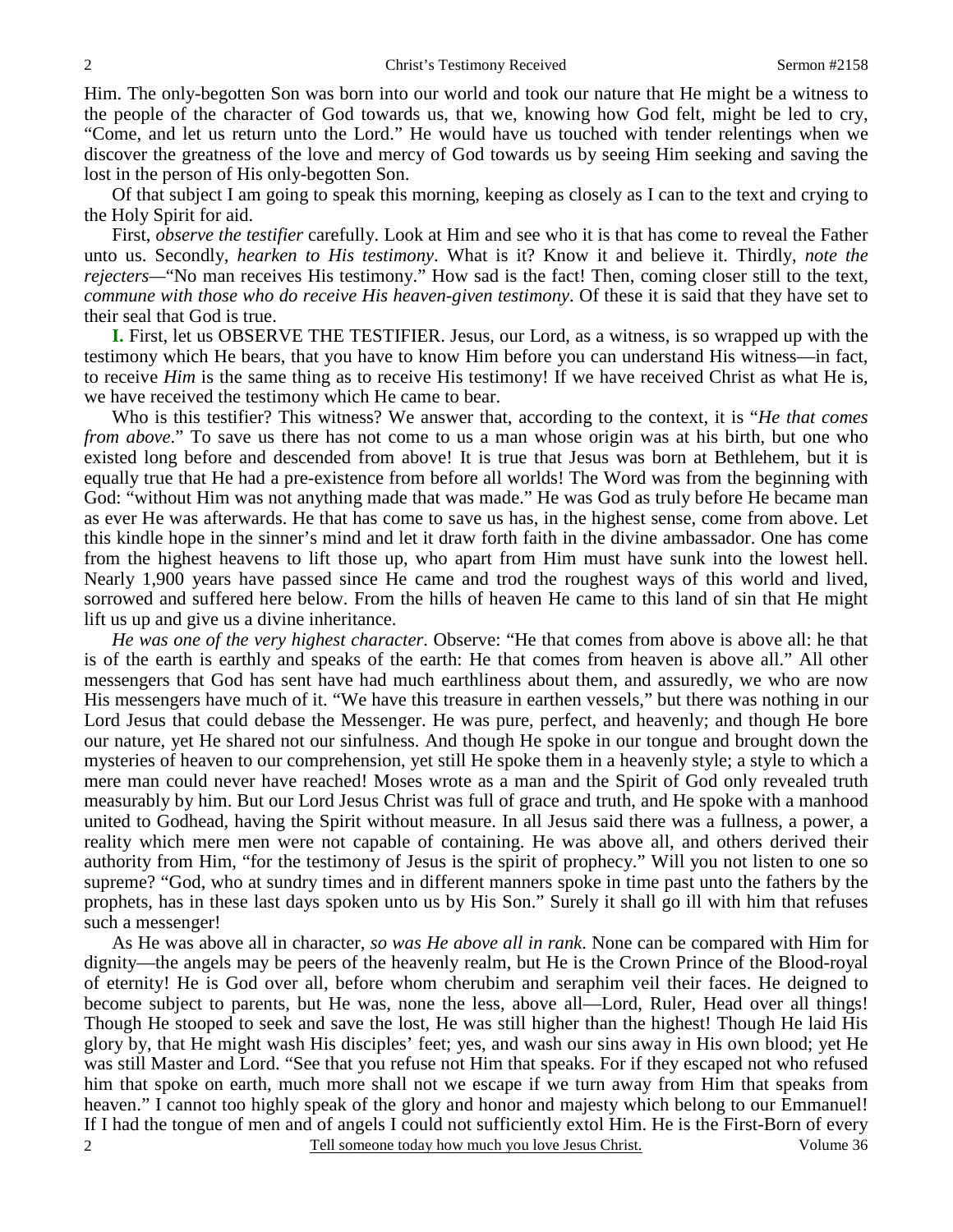creature, yes, the Creator Himself! King of kings and Lord of lords is He, and it is through so glorious a person as this that God has sent to us a message of peace. Our ambassador is of a rank above all ranks that the Lord may show how highly He esteems His chosen of the race of man. We are greatly honored by dealing with so august a messenger. Come, you willing hearts, and gladly receive the testimony of Him who is above all!

We are further told by John a very important fact which ought to weigh with every thoughtful mind. *The testimony of Jesus is personal testimony:* "what He has seen and heard, that He testifies." The prophets received their prophecies from the Holy Spirit who spoke to them of things which they had not seen. Sometimes they did not even understand what they wrote. They did not see those things of which they wrote for it is written that "many prophets and kings have desired to see those things, but have not seen them." These things even angels desired to look into, but they were too mysterious for them. Our Lord Jesus Christ knows heavenly things of His own proper knowledge, for He has ever dwelt in the bosom of the Father. He knows the mind of God, for He is God. The secret intent and purpose of the Most High God are with His Son Jesus. All that He reveals to men of the mercy of God He has Himself seen and heard. He was an eye and ear witness of the mind and will of Jehovah. Christ's teaching is not second-hand—"No man knows the Father, save the Son." Who taught Him wisdom? From where has this man knowledge? From Himself, from His own eternal experience; as dwelling with God before all worlds He speaks to us. Do you want a better messenger, my hearers? How can the Lord serve you better than by sending one who knows what He declares—knows it by having heard and seen and handled it? With the God who made the heavens and fashioned the earth He ever dwelt, as one brought up with Him and He was daily His delight. The Lord God has sent as ambassador to you one whom He "possessed in the beginning of His way, before His works of old." What more can you desire?

 And then, further, the Baptist goes on to tell us that *the testimony of Jesus is identical with the words of God Himself*. "He that has received His testimony has set to his seal that Christ is true." Do you think I am reading amiss? The Scripture says, "that *God* is true." The testimony of Jesus, and the testimony of God are one; and when you believe Christ Jesus, you believe God! Further on we read, "For He whom God has sent speaks the words of God: for God gives not the Spirit by measure unto Him." If you deny what Christ says, you make God a liar, for you have not believed His testimony concerning His Son. So fully is the witness of Jesus backed up and supported by the words of God—so fully does Jesus represent the purpose and the mind of the Father, that to doubt Him is to doubt the Eternal God! Now, if you have a plan of salvation put before you by God's messenger—which is most assuredly the very mind of God Himself—will you reject it? Will you fly in the face of God by rejecting salvation which comes stamped in every letter of it with divine authority? I pray you, my hearers, if you have not yet believed in Jesus, remain no longer in unbelief of Him, for it is unbelief of the Lord God, unbelief of the Triune Jehovah who made you, and who keeps the breath in your nostrils! See what a messenger we have, then, who speaks not His own words, but the words of Him that sent Him. Those words are full of grace and truth for they are full of God.

 Read a little further on, in the next verse and you will see that this messenger whom God has sent is one *in high esteem with God*. "The Father loves the Son." To show His great love of Him, He "has given all things into His hands." You have not, now, to deal with God out of Christ, for all things are now put under the mediatorial government of the Son of God. Christ Jesus, the Mediator between God and men, has all things in His power; the government is upon His shoulder. It has pleased the Father to put all things under the man Christ Jesus—

#### *"Life, death, and hell, and worlds unknown Hung on His sacred will."*

Jesus is absolute Master of all things. Angels fly and devils tremble at His nod and all the wheels of providence revolve in perfect order according to His will. If you listen to His testimony of grace, remember that He has all power to back it up and make it true to you. "He is able to save to the uttermost." All power is given unto Him in heaven and in earth. God has put all things under His feet and He who is thus the Lord of all—has come to treat with you concerning reconciliation. Turn not on your heels, you busy men! Say not that you have no time to attend to Him! You must attend to One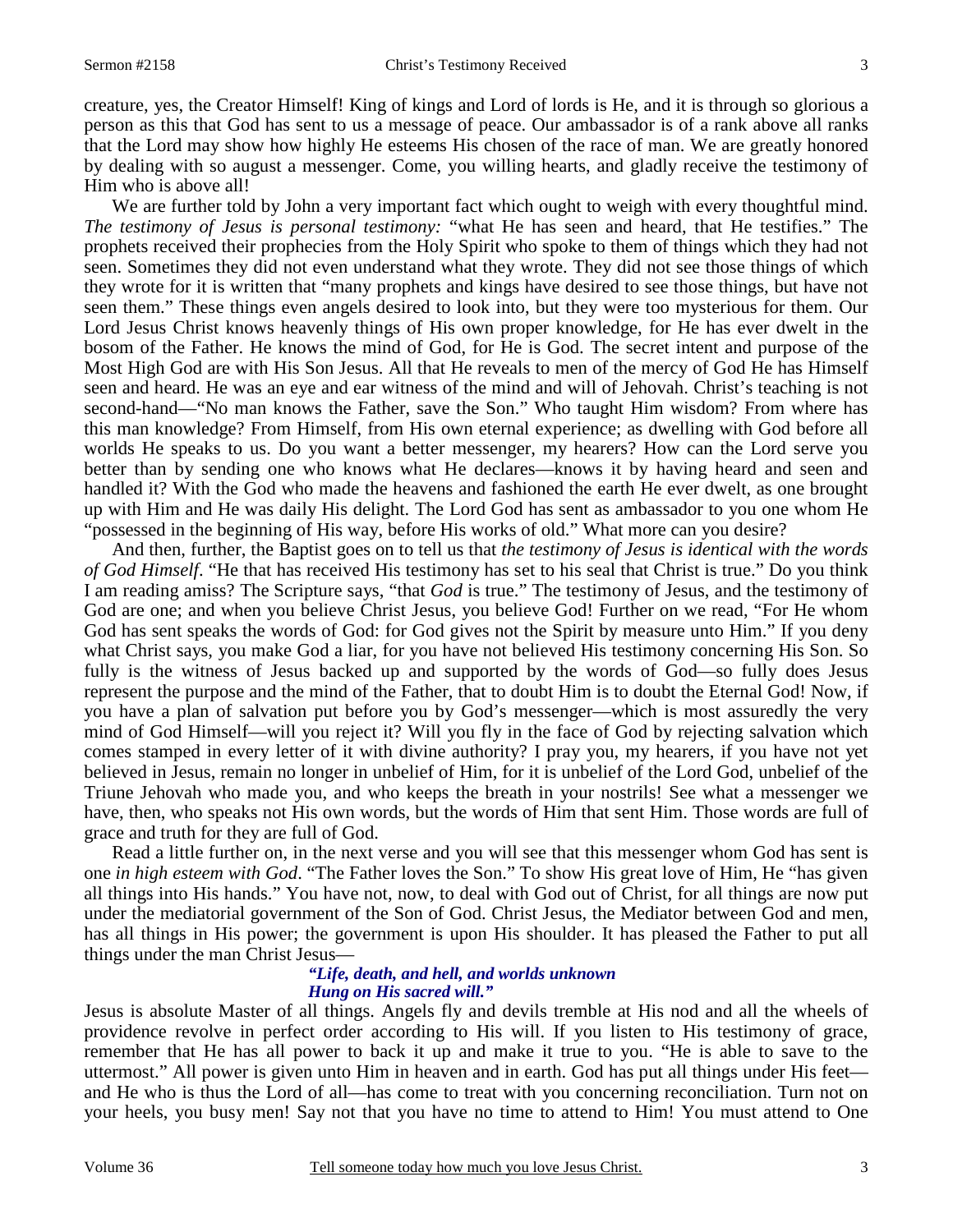whose kingdom rules over all. Dare you treat Him with indifference? Will not the awe of His majesty constrain you to hearken to His voice?

 Once more only. Concerning this testifier, we learn that *He is the Lord and Giver of life,* and if we will but accept His testimony we shall live thereby. He has life in Himself, and He has power to quicken whomever He will. "He that believes on the Son has everlasting life." And to make the matter still more pressing, the word of warning is added, "He that believes not the Son shall not see life but the wrath of God abides on him." God can never be pleased with a person who gives the lie to His own Son. He has, in boundless pity, sent His Son, His only-begotten Son, to live and die, that men might be saved; how shall He endure to see Him rejected? "God so loved the world, that He gave His only-begotten Son, that whoever believes in Him should not perish, but have everlasting life." And if this Son of His love is refused; if the guilty insult the Father by rejecting the Son, what can remain but righteous wrath? If a deed of mercy, unspeakable, immeasurable, comes to be despised by you, then the anger must abide *upon* you. There is no hope for those who refuse Jesus! Flatter not yourselves that there is another way of escape, in some future state, for if there could have been another way, God would not have given up His Son to shame, suffering, and death! Faith in Jesus is the only door of hope! Shut that upon yourselves, and you shut yourselves in utter darkness, in helpless, hopeless misery! What can help you if the wrath of God abides on you? This must mean a misery unspeakable, without the slightest alleviation. O my dear hearers, I wish I had the power to set forth my Lord as the witness! As I cannot do this as I would, I commend to you the passage of Scripture itself. The sentences are short, sharp, crisp, clear and they show you who He is whom God has sent on the great errand of divine love. Refuse Him not, I implore you!

**II.** Secondly, HEARKEN TO HIS TESTIMONY. What is the testimony of Jesus? What has the Christ to tell us concerning God? I will only use the three chapters which precede my text and I shall gather enough from them to give a fair outline of what Jesus tells us of the Father and His willingness to forgive and save.

First, he tells us, *God has provided an atonement*. Look at the 29<sup>th</sup> verse of the first chapter, where John says, "Behold the Lamb of God, which takes away the sin of the world." The very fact that the Son of God came here as man to suffer for our sin proves that God has provided a great and all-sufficient sacrifice. God could not deal with a sinful world—it was too defiled with sin for Him to look upon it but that sin of the world which prevented a holy God from dealing with a condemned race has been taken away by Jesus, so that now the Lord can visit man and favor him with the gospel of peace and the work of salvation. This was necessary before a single individual could be saved. "God was in Christ, reconciling the world unto Himself." The death of Jesus has enabled God to commune with men. Oh, hear this! There is a sacrifice for sin! My hearers believe it and make much if it. The blood of Jesus Christ His Son cleanses us from all sin! Jesus has died and in that death He has finished transgression, made an end of sin, and brought in everlasting righteousness. All believers are forgiven through His death. God is willing that you, believing in His dear Son, should be so forgiven as to be washed whiter than snow. That is Christ's testimony to you, and he that receives it has set to his seal that God is true.

 Tell someone today how much you love Jesus Christ. Volume 36 4 The next testimony of Jesus is that *the Lord has made a way of access between man and God*. Look at the 51<sup>st</sup> verse of the first chapter. He said to Nathanael, "Verily, verily, I say unto you, hereafter you shall see heaven open, and the angels of God ascending and descending upon the Son of man." Jacob's ladder is not now before you as a dream, but as a reality. The Son of man, the Incarnate God, God in Christ Jesus, is the way by which there can be commerce between man and God. We can go up to God and the angels of God, loaded with blessings, can come down to men. The gulf is bridged—a glorious stairway has been made across the dread abyss which separated guilty man from his offended God. Jesus Christ Himself, in His own person, is that ladder and He bears witness thereof to you. Sin is put away and distance is removed. What is the next part of His testimony? You will find it in the third chapter— *God is only to be approached in a spiritual way*. To come to God, "you must be born-again." That which is born of flesh is flesh and cannot commune with God, who is a Spirit. That which is born of the Spirit is spirit and can commune with the holy God and understand spiritual things. My hearers, there is no coming to God by a priest of human consecration! There is no coming by outward ritual, form, or ceremony—"God is a Spirit: and they that worship Him must worship Him in spirit and in truth." You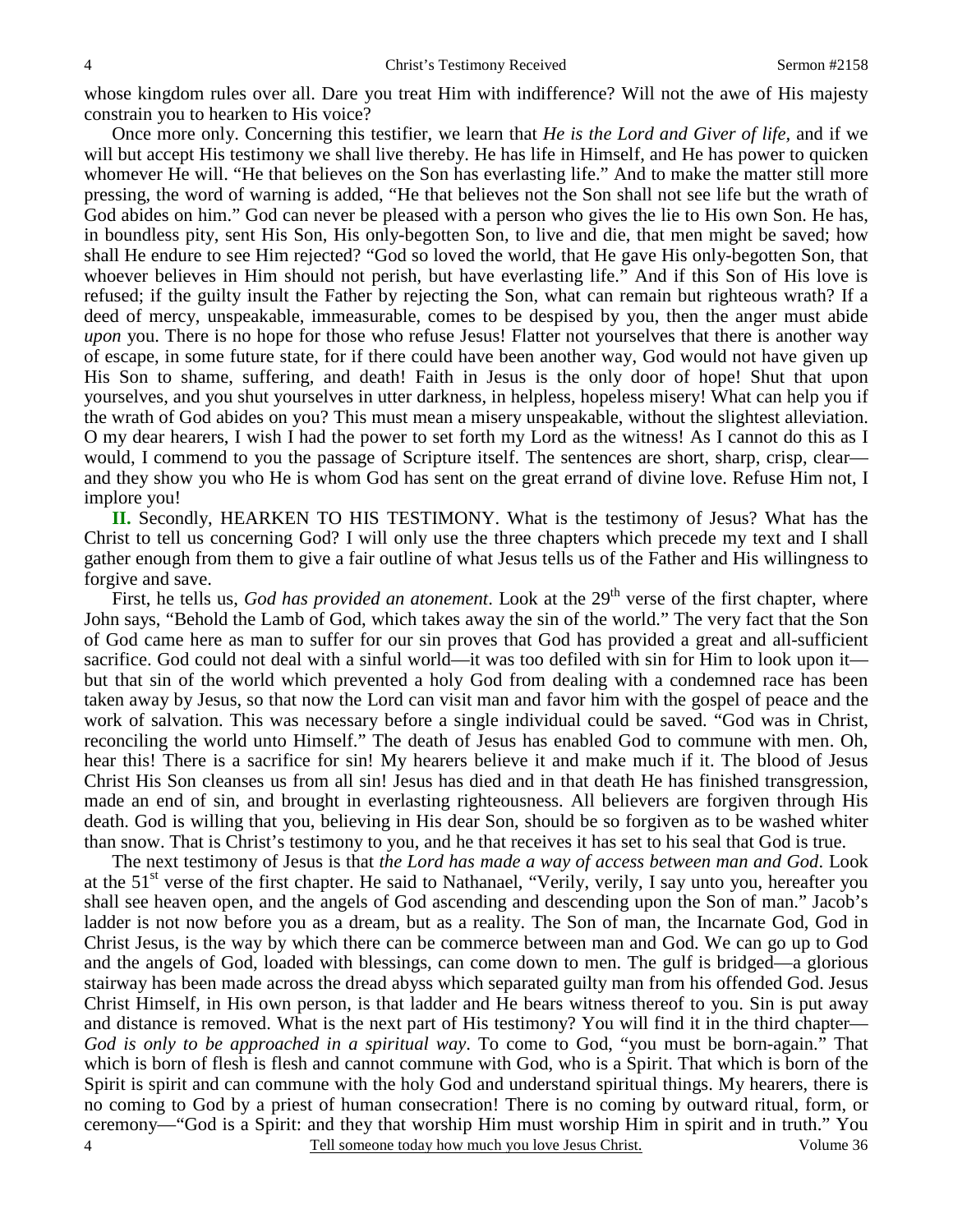must have a spiritual nature that the Spirit of God may commune with you. Only by a spiritual nature can you have communion with the great Invisible. Your spirit can be in fellowship with God, the mighty Spirit, but what can you do till a spirit is created in you? This was our Lord's testimony to Nathanael and I suppose that, by some means, John the Baptist had heard of it. But whether he had or had not does not matter to my purpose at this time—it is certainly a part of the testimony of Jesus.

 Furthermore, our Lord bore testimony to the great fact that *God gives salvation to all believers in Jesus* and to make that very plain, He puts it thus—"As Moses lifted up the serpent in the wilderness, even so must the Son of man be lifted up: that whoever believes in Him should not perish, but have eternal life." You know the type. Bitten by the fiery serpents, the people looked to the bronze serpent and they were healed. Now, bitten by sin, you look to Him who was made sin for us and, looking to Him, your guilt passes away and the poison of your sinfulness meets its antidote. We look to Jesus and live! Our Lord bore witness to this with His own lips and then by the lips of His apostles. He still cries, "Look unto Me, and be you saved, all the ends of the earth." Yes, there is life in a look at the Crucified One! Believing is receiving. Accept Christ, whom God sends as a messenger to you, and in accepting Him you shall be saved.

 Jesus also testified plainly that *from all who believe in Him the Lord has removed condemnation*. It is written, "He that believes on Him is not condemned." He that believes is justified and, "being justified by faith, we have peace with God." Guilty and condemned as you may be at this hour, if you accept the Son of God to stand for you, you are not condemned! "There is therefore now no condemnation to them which are in Christ Jesus." Though your sins are as scarlet, they shall be as white as snow. Though by nature robed in rags, the Lord says, "Take away the filthy garments from him." Your glorious challenge is, "who shall lay anything to the charge of God's elect?" "Who is he that condemns? It is Christ that died." Oh, this message of mercy from Jesus, is it not full and blessed? If I had the time I should like to have enlarged much upon the testimony of God in Christ Jesus, but here it means just this, that you, being guilty and condemned, can be justly forgiven through the sacrifice of Jesus! You may be beloved of God because of His love to Jesus. You may be delivered from all the evil results of sin because of the death of the Well-Beloved. You can be saved! Yes, if you now believe in Christ Jesus, you are saved. All heavenly privileges are yours now, where you now sit, and shall be yours world without end. Glory be to God!

 **III.** With great heaviness we have now to NOTICE THE REJECTERS—"No man receives His testimony." You would have thought that the moment this testimony was delivered to the world every man would have hastened to hear it and would have believed it with joyful readiness! But alas, the very reverse happened! If I went to fish with such bait as this, I should expect to have a sea full of fish rushing towards me, but it was not so. Men, as a rule, will not accept this heavenly salvation—no man will receive it except moved by God the Holy Spirit. Why is this?

 In the case of many, *it is because they are earthly;* and the message and the messenger are too heavenly for them. They are earth-bound and earth-buried. They are so busy; how can they consider the grand fact that God has come down to save men? They will think of that great spiritual truth of God one of these days when they have made sufficient money and can retire—when they have nothing better to do than to attend to the claims of God. God is second-rate, no, seventh-rate in their esteem! They are really so occupied and their thoughts are so taken up with daily cares of this life that God's grace must wait their convenience. I fear they will never be startled into thought until it is said of each one of them, "In hell he lifted up his eyes, being in torments." The rich man had kept his eyes downward upon his sumptuous fare, and had never looked up to heavenly things; but the realities of eternity have awakened him. O God, grant that none of my hearers may keep their eyes down until they lift them up in hell!

 Some rejecters of the Word of our Lord, I have no doubt, were *too learned to believe in anything so simple* as the statement that God was among them in human form to live and die for men. Though this is, in very truth, the most sublime of all mysteries, yet human pride counts it a small matter; it is to the Jews a stumbling block, and to the Greeks foolishness. Men know so much that they will not know God! I am struck every day, when reviewing books of the present period, with how wise fools are nowadays. Pardon me. I will put it differently and say—how foolish the wise are nowadays. I mean the same thing whichever way I say it. They get a hold of the tail of a dead thing and they shout like men that find great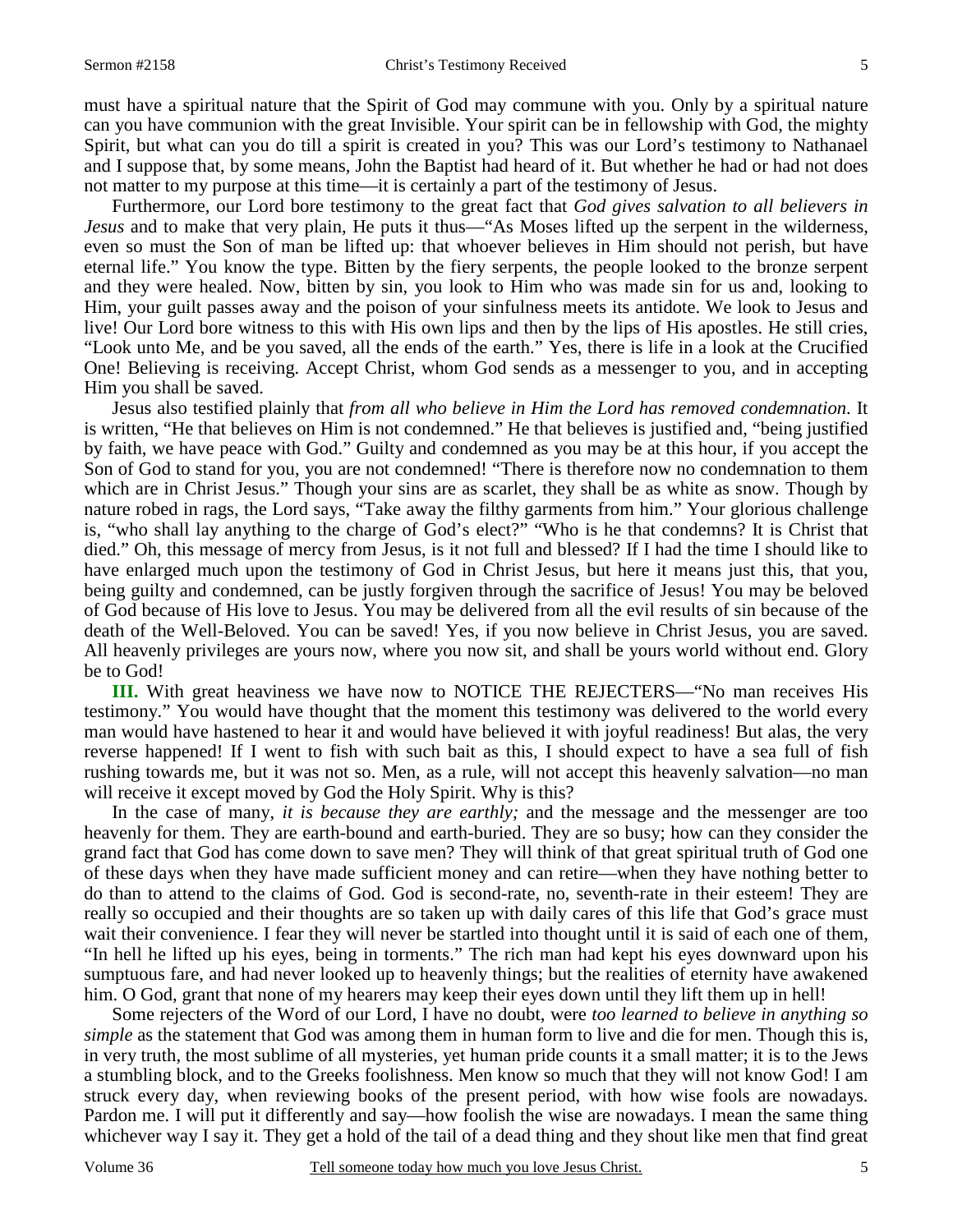spoil! Here is a great discovery—a discovery of nothing! At one time they find Deuteronomy to be a fraud. Now there are two Isaiahs. Then the book of Ruth was written far down in the centuries after the exile. Jonah is a myth. Esther is a romance, and so forth. Their criticisms are all false, as others of the same breed soon show. They are always finding some dead oat or other, and setting it out on the table where the children's bread ought to be. What mighty discoveries of mans' nests we have lived to see! Men of this nature will not receive the witness of Jesus—it is a pity that they should—He is honored by their rejection. You can scarcely read a book nowadays but you come across a bit of rotten stuff, the fondly-cherished nonsense of some writer who has a taste for that which is far gone in decay. They will not believe God. How can they while they receive honor one of another, as learned critics? It is today as it was in our Lord's time, "not many wise men after the flesh are called." Still have we to ask, "Where are the wise? Where is the scribe? Where is the disputer of this world?" Those who glory in fleshly wisdom cannot receive the testimony of the carpenter's Son; a testimony so plain that the poor and illiterate can understand it, and enter into eternal life! I hope this will not be the case with any of the more cultured among *you*. Be willing to take Christ's yoke upon you and learn of Him.

*Certain people did not receive the testimony of Jesus because they were too proud*. Pedigree and privilege kept many away. Read this verse in the first chapter—"He came unto His own and His own received Him not." Why? Because they thought they were God's own already! Did they not wear a text of Scripture between their eyes? Had they not broad fringes of blue on their dress? Did they not tithe mint, anise, cumin, and other pennyworths of herbs? Did they not fast thrice in the week and so on? What did *they* want with Jesus? Those who professed to belong to God and cried, "The temple of the Lord, the temple of the Lord are we," were too good to accept a Savior; too near to heaven to need a messenger from God.

 But the real reason for rejecting the testimony of Jesus was this—*they were too evil to receive it*. Read verse 19—"Light is come into the world, and men loved darkness rather than light, because their deeds were evil. For everyone that does evil hates the light, neither comes to the light, lest his deeds should be reproved." Ah, my unbelieving hearers, if you were better men you would more readily accept the light of Christ! If men were not such sinners as they are, they would come to Him to learn the way of the Lord. Alas, the depth of man's guilt has hardened his heart and darkened his perceptions—and made him prefer darkness to light! Men do not see that they need deliverance; they hear music in the rattle of their chairs. May the Spirit of God come and convict men of sin; and when they are once convicted of it and foresee their doom, they will change their minds towards the Savior, and be willing to hear the message of divine grace! May God, of His boundless grace, save every man and woman and child to whom this sermon shall come! [And may He be as merciful to those who read this in the  $21<sup>ST</sup>$  century!] I am greatly pleased to see so many of you present on such a wet and stormy day as this—I hope the Lord means to bless you now that you are here. I remember going to the house of God one morning when there were only a few persons able to reach the place, there being a heavy snowstorm at the time. That morning I found the Savior by looking to Him upon the cross; and now I look with great interest upon services which are held in rough weather. I hope that those who have had the determination to come are more than common hearers; I trust that they have hearts that the Lord God has touched. I hope you have come here with a desire to find salvation and if so, may you find it in the Lord Jesus at once! O Lord, grant it, I beseech You!

 All the while, remember, these rejecters of Christ *were under the wrath of God*. What a terrible condition! I will not dwell upon the awful fact, but let a man only know the meaning of these words and he will tremble in his seat—"He that believes not the Son shall not see life; but the wrath of God abides on him." O souls, how can you bear it?

 Tell someone today how much you love Jesus Christ. Volume 36 6 **IV.** We will conclude by speaking upon the fourth point. Let US COMMUNE WITH THOSE WHO RECEIVE CHRIST'S TESTIMONY. The text says, "He that has received His testimony has set to his seal that God is true." To receive is, in still plainer Saxon, "to take in." There is here the idea of retaining as well as receiving. We take in the testimony of Jesus that it may abide in us. We hear what Jesus says and we answer to it, "Lord, I believe." Our word is, "Master, say on. Whatever You say, I believe." We take in all that Jesus witnesses and we hold to it. We believe and we keep on believing. We come to Jesus and we are always coming to Him. Some people begin with believing in Jesus, and then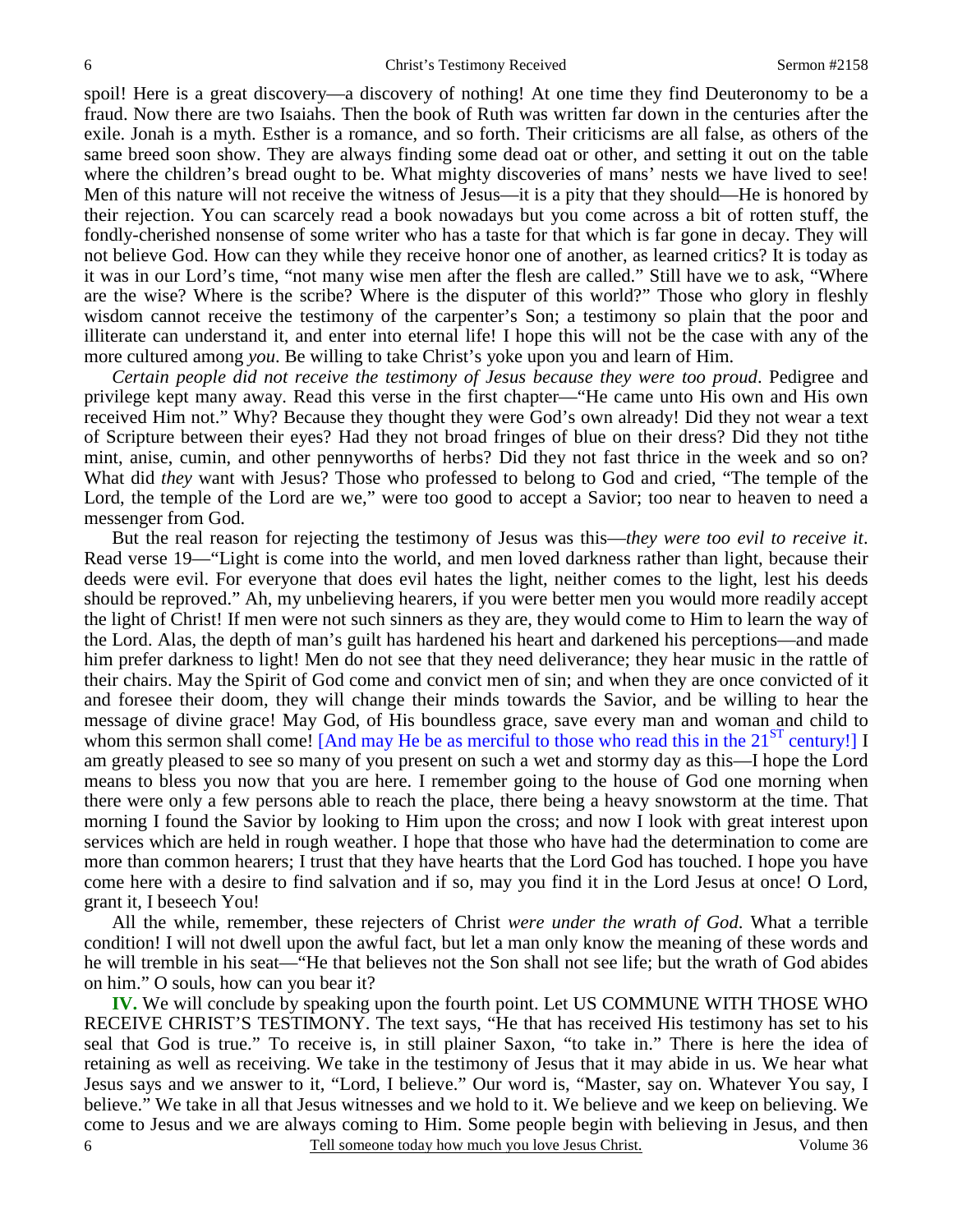turn aside to believe in their own feelings, but you must not do so; you must believe and keep right on believing. The just shall live by faith. We receive Christ and keep on receiving Him. "He that receives His testimony." Do you refuse *anything* to which Jesus witnesses? This is evil! Receive His testimony with unquestioning faith. Some men will believe any monstrous assertion of scientists, or spiritualists, or rationalists; but they cannot believe the plain witness of the Lord Jesus Christ! The man who takes in the teaching of Jesus and keeps to it, he is the blessed man!

*He takes in the testimony of Jesus for himself* and receives it as his own possession. That Jesus saves from sin is true. That He saves me from sin is a more personal truth! Christ will save those who believe. This is good. But, "I believe and therefore I am saved," is better. Personal appropriation is the best receiving! Accept the truth of Jesus for your own soul; seize it by the grip of a personal faith, and then you have it! You have seen a boy with a burning-glass—he concentrates all the rays of the sun so as to produce a fire. Even so, by faith, concentrate the testimony of Jesus upon your own case, and you will soon feel a wonderful power working in your soul! He that receives the testimony of Jesus makes it his own, feeds on it and is saved thereby.

*Receivers of Christ's testimony allow nothing to make them doubt what He has said*. When the believer is down in the dumps, and is passing through a dark time, he says, "What Jesus has said is true for all this. He has told me that if I believe in Him I have eternal, and I have it, however gloomy things may appear. I have a sluggish liver and it makes me feel low and miserable, but I have eternal life! My wife is sick to death and I have buried child after child, and lost friend after friend—but I have eternal life! God's waves and billows go over me, but I have eternal life, for He says it and I cannot doubt Him." It is a grand thing to have your confidence outside yourself! It is glorious to have it all in Christ! As long as you keep your confidence in your own self it will be a very poor stay for you. There is a ship at sea and a foolish landsman feels very confident of the safety of the vessel because they have a big anchor on board. My dear man, what is the good of that anchor while it is on board? It would rather tend to sink the ship by its weight than to be of service to it. "Oh," he says, "but it is one of the best Admiralty anchors, and we are safe while that is on board!" O simple soul, an anchor is of no use while you can see it! Drop it down into the deep sea, out of sight, and then it will be of service. Hear the chain run out! Now the anchor is far down. It grips and holds the vessel. You must fix your confidence *within* the veil. Your anchorage of hope must be where mortal eyes can never see. Our rest lies in simply believing the Word of the Lord Jesus. I believe it though I do not feel it. I believe it though I cannot argue the matter out logically. I believe it because God says it to me through His great witness, the Lord Jesus Christ.

 The foregoing will enable you to see the truth of the statement, "He that has received His testimony *has set to his seal that God is true*." In the olden time men did not often write their names because they could not write at all! Even kings set their seals because they could not give a signature. To this day, how often does it happen to me, as a trustee to a chapel or a school, to have a paper laid before me and I not only sign my name, but I put my finger on that red wafer which represents my seal and I say, "This is my act and deed"? When you believe in Jesus you have set your seal to the testimony of Jesus, which is the revelation of the Lord. You have certified that you believe in God as true. What does that mean? It means not only that He has kept His promise as made to the fathers in the Old Testament and will keep it in Christ Jesus, but it means, also, that to you God is real. By faith in Jesus you have come to know the reality of God. Before, you talked about an unknown God, but now you know Him and declare your faith in His reality and fidelity. Now you perceive substance and not shadow. Now you see mystery, but not myth. God is truth and all that Jesus said of Him is truth. He says, "He that believes on the Son has everlasting life," and you find that God is true, for you live in newness of life! Jesus says, "He that believes on Him is not condemned," and you know it is so, for you enjoy a sense of pardoned sin! You have sealed the testimony of God by resting your own *soul* upon it. It seems a very joyful thing to me that I should be allowed to be a witness to the truth of God. I feel honored by being allowed to subscribe my name to the testimony of Jesus. Can you not do the same? Remember what it involves. You doubting Christians, what are you doing? You have already put your hand and seal to the promise of God and are you going to contradict your own signature and seal? When you first believed in Jesus you set to your seal that God is true.